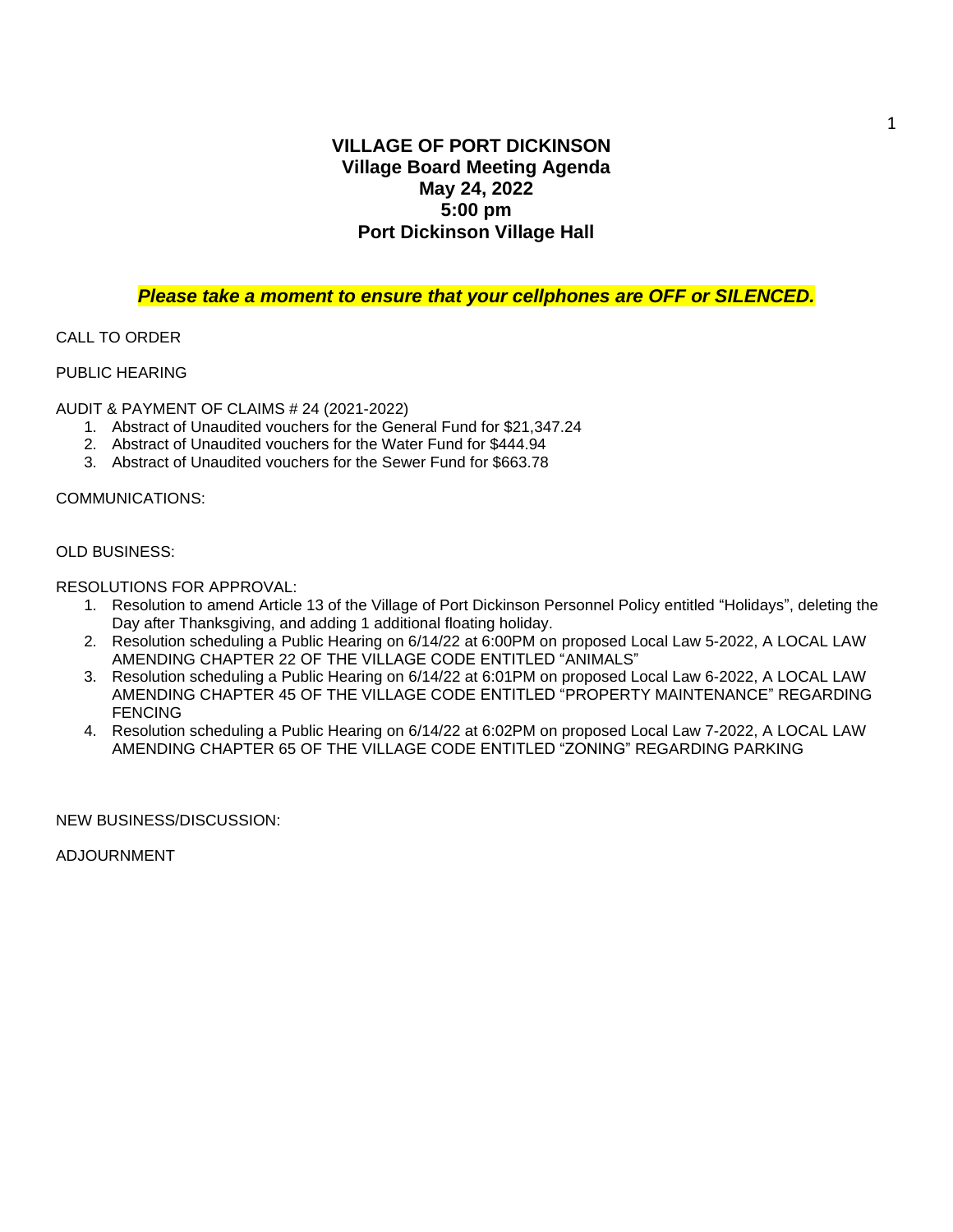# **ARTICLE 13 - HOLIDAYS: PUBLIC WORKS DEPARTMENT, POLICE CLERK, AND POLICE FULL-TIME OFFICERS**

- 1.) The following days, as prescribed by law, shall be observed as a Holiday for all Village employees, as described below:
	- New Year's Day,
	- President's Day
	- Memorial Day,
	- Independence Day,
	- Labor Day,
	- Columbus Day,
	- Veteran's Day,
	- Thanksgiving Day,
	- Day after Thanksgiving,
	- Christmas Day,
	- A floating day shall be observed as a holiday.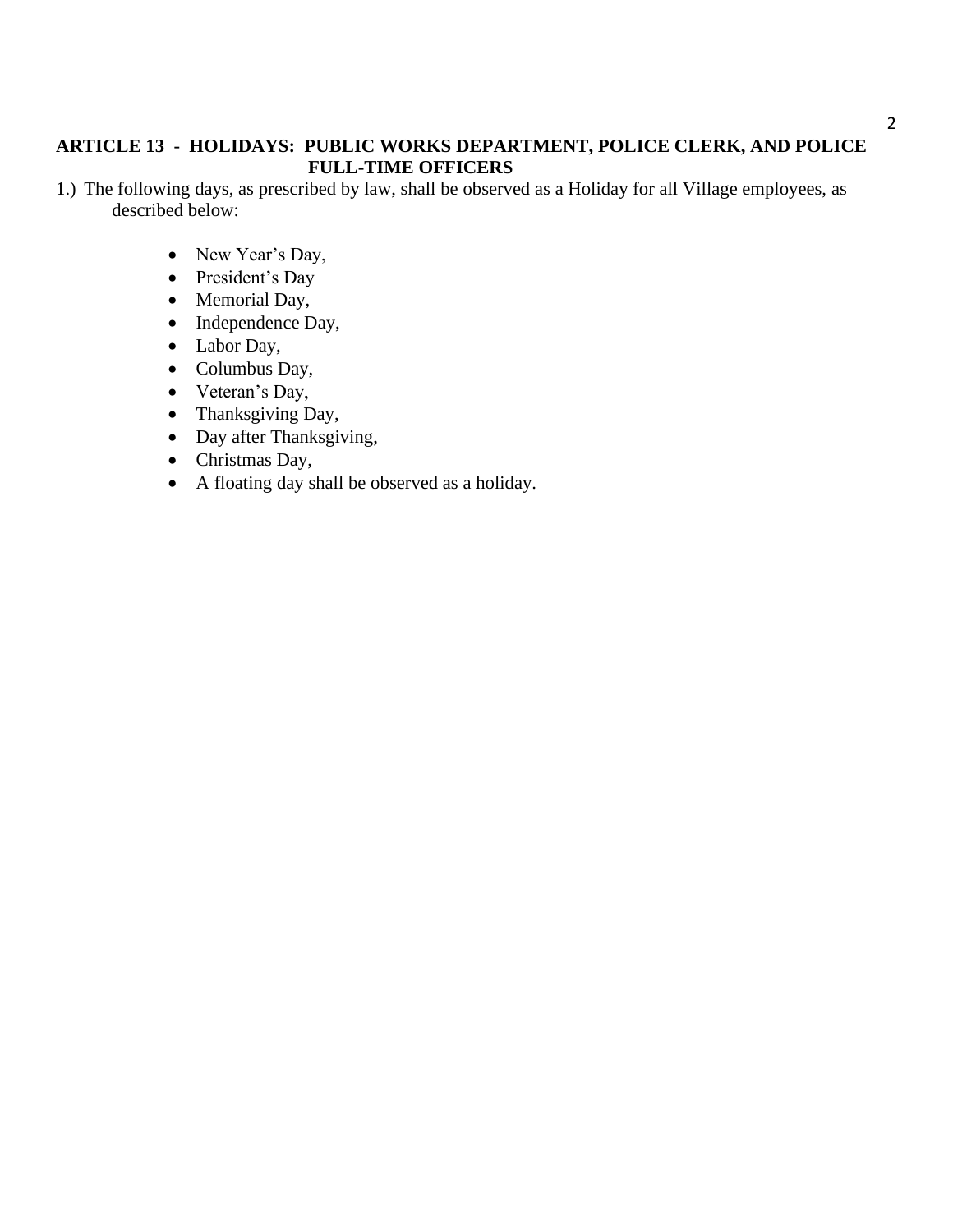## **VILLAGE OF PORT DICKINSON LOCAL LAW NO. 5 OF 2022**

# **A LOCAL LAW AMENDING CHAPTER 22 OF THE VILLAGE CODE ENTITLED "ANIMALS"**

Be it enacted by the Board of Trustees of the Village of Port Dickinson as follows:

**Section 1.** Section 22-3A of the Village Code entitled "Restrictions" shall be amended as follows

*Delete*: "without a special permit in writing from the Board of Trustees, signed by the Mayor and one (1) Trustee. Said permit may be granted at the discretion of the Board of Trustees and shall remain valid until such time as it shall appear from the complaints of the neighbors or otherwise that the keeping of such animals is objectionable or offensive by reason of noise, smell or other cause"

## **Section 2.** Separability

The provisions of this local law are separable and if any provision, clause, sentence, subsection, word or part thereof is held illegal, invalid, unconstitutional, or inapplicable to any person or circumstance, such illegality, invalidity or unconstitutionality, or inapplicability shall not affect or impair any of the remaining provisions, clauses, sentences, subsections, words, or parts of this local law or their application to other persons or circumstances. It is hereby declared to be the legislative intent that this local law would have been adopted if such illegal, invalid, or unconstitutional provision, clause, sentence, subsection, word or part had not been included therein, and as if such person or circumstance, to which the local law or part thereof is held inapplicable, had been specifically exempt therefrom.

#### **Section 3.** Repealer

All Ordinances, Local Laws and parts thereof inconsistent with the Local Law are hereby repealed.

#### **Section 4.** Effective Date

This local law shall take effect upon filing with the New York Secretary of State in accordance with Section 27 of the Municipal Home Rule Law.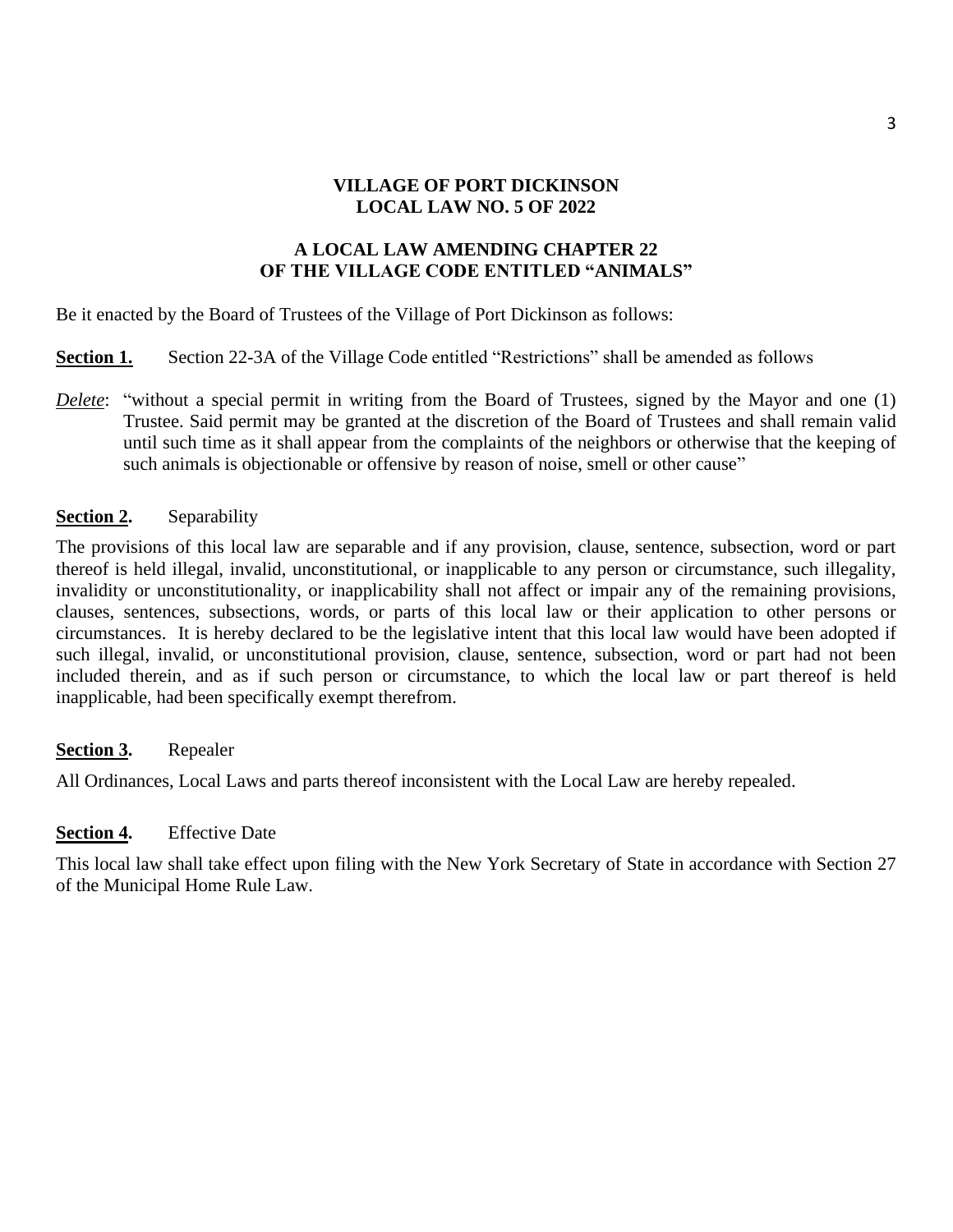## **VILLAGE OF PORT DICKINSON LOCAL LAW NO. 6 OF 2022**

## **A LOCAL LAW AMENDING CHAPTER 45 OF THE VILLAGE CODE ENTITLED "PROPERTY MAINTENANCE" REGARDING FENCING**

Be it enacted by the Board of Trustees of the Village of Port Dickinson as follows:

Section 1. Section 45-3 of the Village Code entitled "Regulations" shall be amended and replaced in its entirety as follows

45-3(a) All fences shall be constructed of wood, chain link, wrought iron, or PVC permanent fencing material. Materials such as sheet metal, razor wire, page wire, pallets, doors, old building materials or non-traditional fencing materials are prohibited. Temporary fences are permitted only for the duration of a construction project.

45-3(b) All fences shall be maintained by the person responsible for the property. Such maintenance shall include, but not be limited to, painting and replacement or repair of fences that fall into disrepair. To ensure traffic and pedestrian safety and visibility, when any portion of a fence is located within six (6) feet of any sidewalk or street, no such portion thereof shall exceed three (3) feet in height above the level of such sidewalk or street so as to allow for clear vision upon adjacent lots to such sidewalk and street.

Section 2. Separability

The provisions of this local law are separable and if any provision, clause, sentence, subsection, word or part thereof is held illegal, invalid, unconstitutional, or inapplicable to any person or circumstance, such illegality, invalidity or unconstitutionality, or inapplicability shall not affect or impair any of the remaining provisions, clauses, sentences, subsections, words, or parts of this local law or their application to other persons or circumstances. It is hereby declared to be the legislative intent that this local law would have been adopted if such illegal, invalid, or unconstitutional provision, clause, sentence, subsection, word or part had not been included therein, and as if such person or circumstance, to which the local law or part thereof is held inapplicable, had been specifically exempt therefrom.

Section 3. Repealer All Ordinances, Local Laws and parts thereof inconsistent with the Local Law are hereby repealed.

#### Section 4. Effective Date

This local law shall take effect upon filing with the New York Secretary of State in accordance with Section 27 of the Municipal Home Rule Law.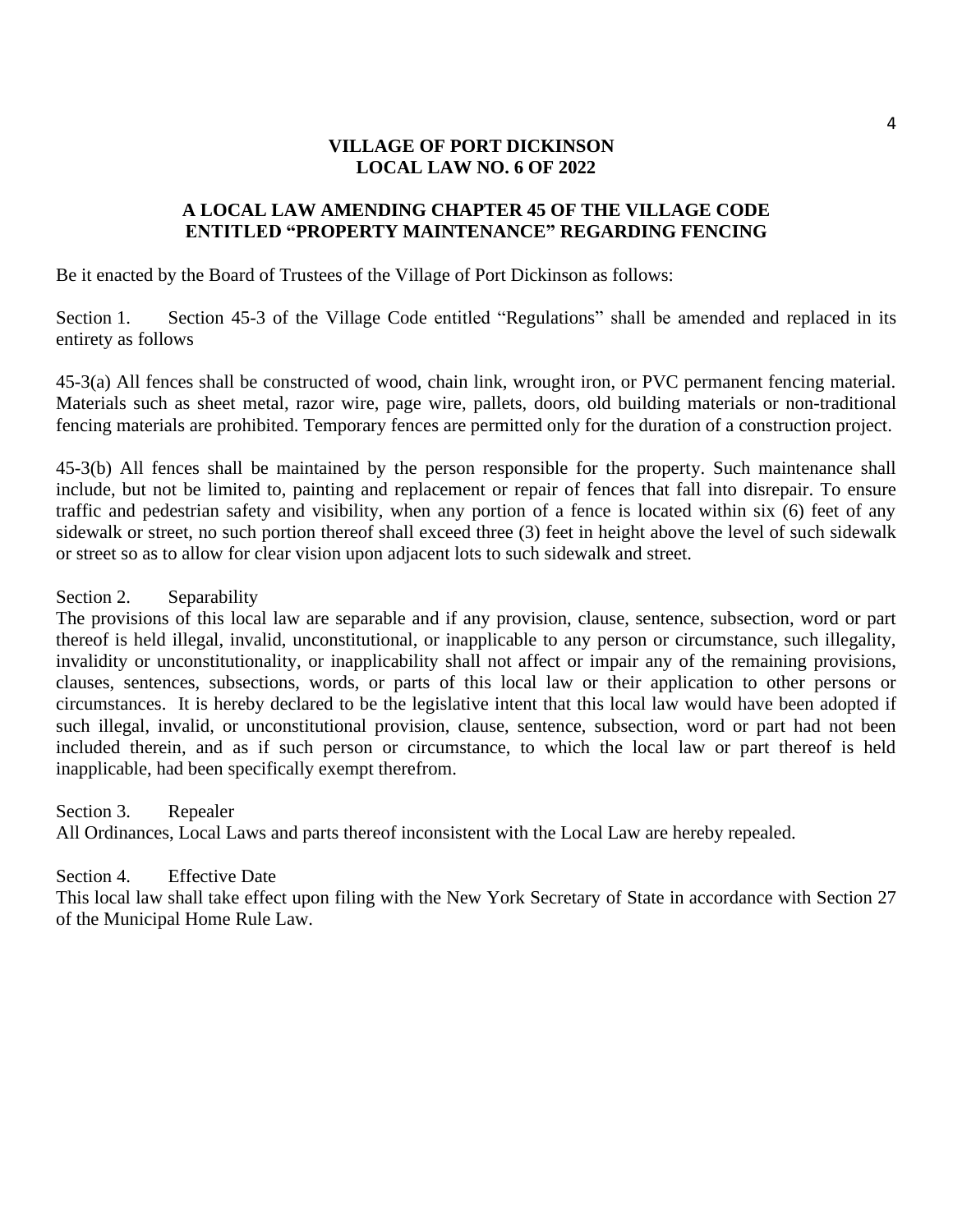## **VILLAGE OF PORT DICKINSON LOCAL LAW NO. 7 OF 2022**

## **A LOCAL LAW AMENDING CHAPTER 65 OF THE VILLAGE CODE ENTITLED "ZONING" REGARDING PARKING**

Be it enacted by the Board of Trustees of the Village of Port Dickinson as follows:

Section 1. Section 65-14 of the Village Code entitled "Off-street parking requirements" shall be re-titled, amended and replaced as follows:

65-14 Off-street parking and driveway requirements.

- (a) Each land user shall provide sufficient suitable on-site parking spaces with necessary ingress and egress to said spaces, as required by this chapter, in order to prevent any necessity for off-site parking. The number of parking spaces required is set forth in the Schedule of Zoning Regulations.
- (b) On-site parking spaces shall be allowed only within an appropriate structure, or on asphalt, concrete, or other similar material. No on-site parking shall be permitted on lawn or open areas covered by grass, dirt, gravel, or similar substance. In addition, on-site parking is prohibited in front of a dwelling unit, and between a dwelling unit and an adjacent street.
- (c) Driveways shall provide ingress and egress to on-site parking spaces. Driveways shall only be allowed on asphalt, concrete, or other similar material. No driveway shall be permitted on lawn or open areas covered by grass, dirt, gravel, or similar substance. Driveways are prohibited in front of a dwelling unit, and between a dwelling unit and an adjacent street. In addition to the aforementioned requirements, the width of a driveway shall not exceed the total width of the doors of a structure to which the driveway leads, plus five (5) feet, or in the event there is no structure for parking on the premises, twenty (20) feet.

Section 2. Section 65-33A of the Village Code entitled "Driveways" shall be deleted in its entirety.

#### Section 3. Separability

The provisions of this local law are separable and if any provision, clause, sentence, subsection, word or part thereof is held illegal, invalid, unconstitutional, or inapplicable to any person or circumstance, such illegality, invalidity or unconstitutionality, or inapplicability shall not affect or impair any of the remaining provisions, clauses, sentences, subsections, words, or parts of this local law or their application to other persons or circumstances. It is hereby declared to be the legislative intent that this local law would have been adopted if such illegal, invalid, or unconstitutional provision, clause, sentence, subsection, word or part had not been included therein, and as if such person or circumstance, to which the local law or part thereof is held inapplicable, had been specifically exempt therefrom.

Section 4. Repealer All Ordinances, Local Laws and parts thereof inconsistent with the Local Law are hereby repealed.

Section 5. Effective Date